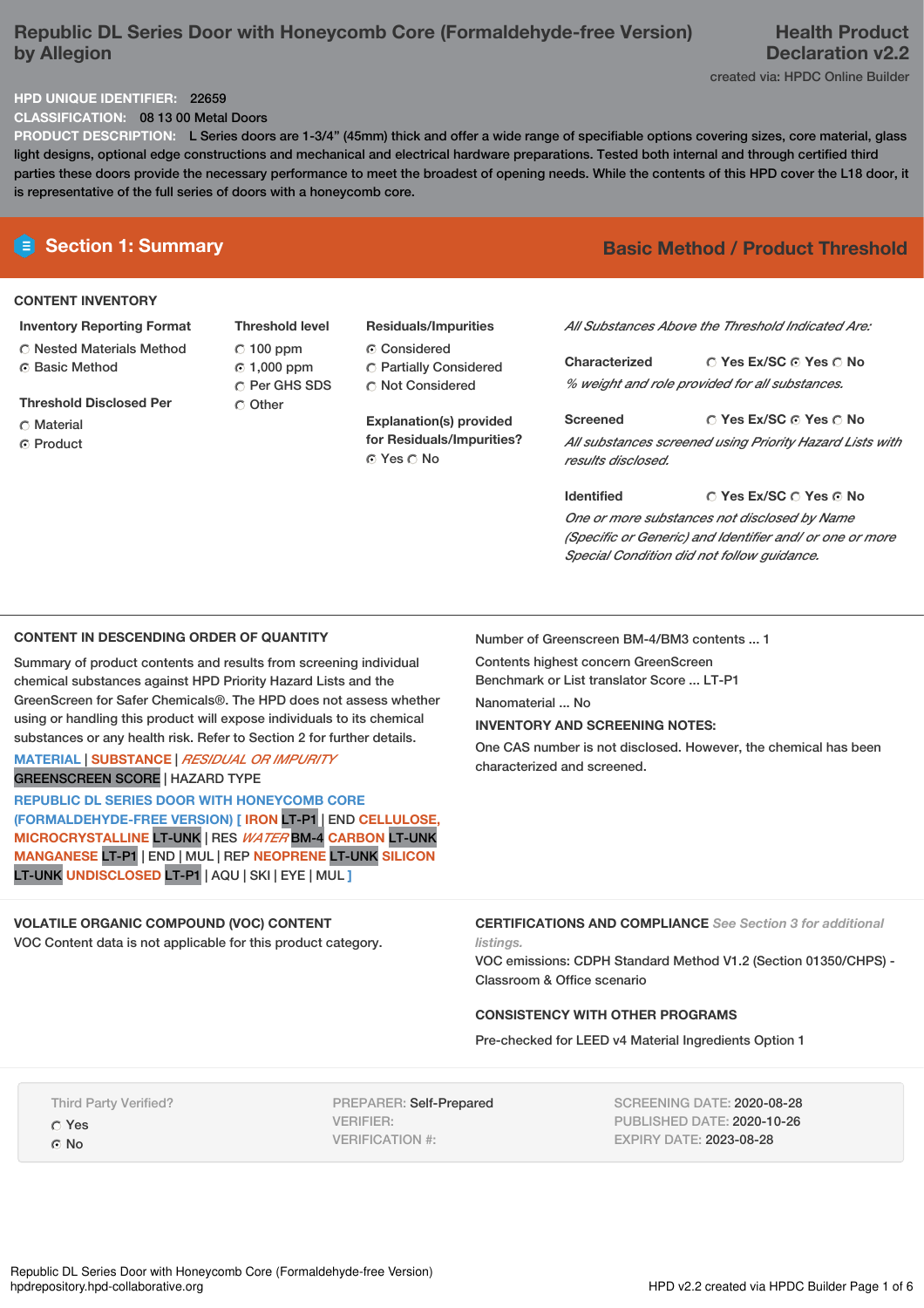This section lists contents in a product based on specific threshold(s) and reports detailed health information including hazards. This HPD uses the *inventory method indicated above, which is one of three possible methods:*

- *Basic Inventory method with Product-level threshold.*
- *Nested Material Inventory method with Product-level threshold*
- *Nested Material Inventory method with individual Material-level thresholds*

Definitions and requirements for the three inventory methods and requirements for each data field can be found in the HPD Open Standard version *2.2, available on the HPDC website at: [www.hpd-collaborative.org/hpd-2-2-standard](https://www.hpd-collaborative.org/hpd-2-2-standard)*

| <b>VERSION)</b>                                               | REPUBLIC DL SERIES DOOR WITH HONEYCOMB CORE (FORMALDEHYDE-FREE                                                                             |                                      |                   |                                                |                                                       |
|---------------------------------------------------------------|--------------------------------------------------------------------------------------------------------------------------------------------|--------------------------------------|-------------------|------------------------------------------------|-------------------------------------------------------|
| PRODUCT THRESHOLD: 1000 ppm                                   |                                                                                                                                            |                                      | Yes               | <b>RESIDUALS AND IMPURITIES CONSIDERED:</b>    |                                                       |
| fall above the stated threshold are included in this section. | RESIDUALS AND IMPURITIES NOTES: Residuals and impurities were collected for all raw materials included in this product. All chemicals that |                                      |                   |                                                |                                                       |
| <b>OTHER PRODUCT NOTES:</b>                                   |                                                                                                                                            |                                      |                   |                                                |                                                       |
| <b>IRON</b>                                                   |                                                                                                                                            |                                      |                   |                                                | ID: 7439-89-6                                         |
|                                                               | HAZARD SCREENING METHOD: Pharos Chemical and Materials Library HAZARD SCREENING DATE: 2020-08-28                                           |                                      |                   |                                                |                                                       |
| $\%$ : 93.0000 - 94.0000                                      | GS: LT-P1                                                                                                                                  | <b>RC: UNK</b>                       | NANO: No          |                                                | SUBSTANCE ROLE: Alloy element                         |
| <b>HAZARD TYPE</b>                                            | <b>AGENCY AND LIST TITLES</b>                                                                                                              |                                      | <b>WARNINGS</b>   |                                                |                                                       |
| <b>ENDOCRINE</b>                                              | <b>TEDX - Potential Endocrine Disruptors</b>                                                                                               | <b>Potential Endocrine Disruptor</b> |                   |                                                |                                                       |
| unknown.                                                      | SUBSTANCE NOTES: This substance is part of the steel alloy matrix. Due to the commodity nature of steel, the status of recycled content is |                                      |                   |                                                |                                                       |
| <b>CELLULOSE, MICROCRYSTALLINE</b>                            |                                                                                                                                            |                                      |                   |                                                | ID: 9004-34-6                                         |
|                                                               | HAZARD SCREENING METHOD: Pharos Chemical and Materials Library HAZARD SCREENING DATE: 2020-08-28                                           |                                      |                   |                                                |                                                       |
| %: $2,0000 - 3,0000$                                          | <b>GS: LT-UNK</b>                                                                                                                          |                                      |                   |                                                | RC: None NANO: No SUBSTANCE ROLE: Biological material |
| <b>HAZARD TYPE</b>                                            | <b>AGENCY AND LIST TITLES</b>                                                                                                              |                                      | <b>WARNINGS</b>   |                                                |                                                       |
| <b>RESPIRATORY</b>                                            | <b>AOEC - Asthmagens</b>                                                                                                                   | Asthmagen (Rs) - sensitizer-induced  |                   |                                                |                                                       |
|                                                               | SUBSTANCE NOTES: A range is given to protect the proprietary nature of the supplier's formulation.                                         |                                      |                   |                                                |                                                       |
| <b>WATER</b>                                                  |                                                                                                                                            |                                      |                   |                                                | ID: 7732-18-5                                         |
|                                                               | HAZARD SCREENING METHOD: Pharos Chemical and Materials Library                                                                             |                                      |                   | HAZARD SCREENING DATE: 2020-08-28              |                                                       |
| %: Impurity/Residual                                          | <b>GS: BM-4</b>                                                                                                                            |                                      | RC: None NANO: No |                                                | <b>SUBSTANCE ROLE: Impurity/Residual</b>              |
| <b>HAZARD TYPE</b>                                            | <b>AGENCY AND LIST TITLES</b>                                                                                                              |                                      | <b>WARNINGS</b>   |                                                |                                                       |
| None found                                                    |                                                                                                                                            |                                      |                   | No warnings found on HPD Priority Hazard Lists |                                                       |
| <b>SUBSTANCE NOTES:</b>                                       |                                                                                                                                            |                                      |                   |                                                |                                                       |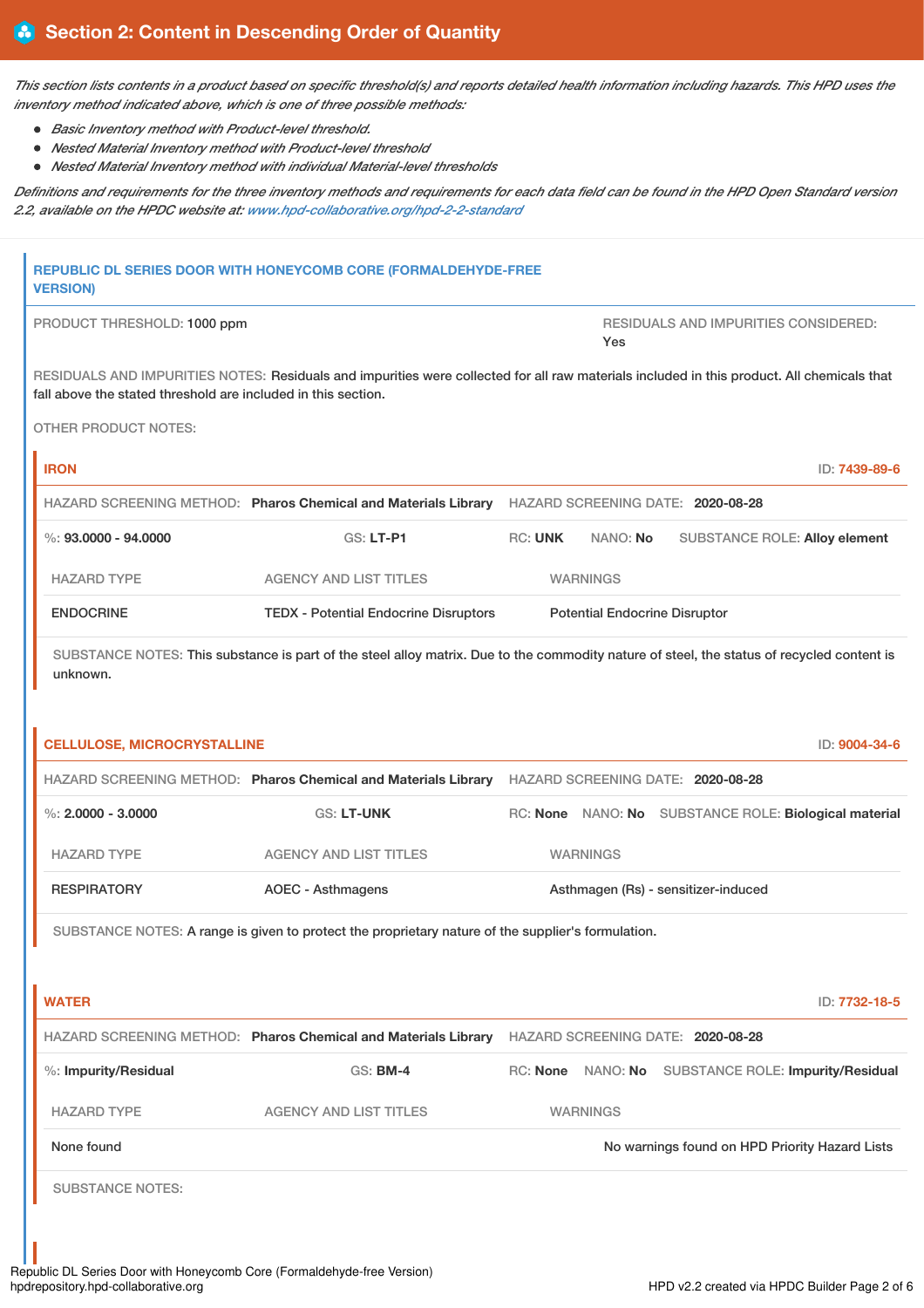|                        | HAZARD SCREENING METHOD: Pharos Chemical and Materials Library HAZARD SCREENING DATE: 2020-08-28                                           |                            |                                      |                                            |                                                |
|------------------------|--------------------------------------------------------------------------------------------------------------------------------------------|----------------------------|--------------------------------------|--------------------------------------------|------------------------------------------------|
| $\%$ : 0.1000 - 1.0000 | <b>GS: LT-UNK</b>                                                                                                                          | <b>RC: UNK</b>             | NANO: No                             |                                            | <b>SUBSTANCE ROLE: Alloy element</b>           |
| <b>HAZARD TYPE</b>     | <b>AGENCY AND LIST TITLES</b>                                                                                                              |                            | <b>WARNINGS</b>                      |                                            |                                                |
| None found             |                                                                                                                                            |                            |                                      |                                            | No warnings found on HPD Priority Hazard Lists |
| unknown.               | SUBSTANCE NOTES: This substance is part of the steel alloy matrix. Due to the commodity nature of steel, the status of recycled content is |                            |                                      |                                            |                                                |
| <b>MANGANESE</b>       |                                                                                                                                            |                            |                                      |                                            | ID: 7439-96-5                                  |
|                        | HAZARD SCREENING METHOD: Pharos Chemical and Materials Library HAZARD SCREENING DATE: 2020-08-28                                           |                            |                                      |                                            |                                                |
| $\%$ : 0.1000 - 1.0000 | GS: LT-P1                                                                                                                                  | <b>RC: UNK</b>             | NANO: No                             |                                            | <b>SUBSTANCE ROLE: Alloy element</b>           |
| <b>HAZARD TYPE</b>     | <b>AGENCY AND LIST TITLES</b>                                                                                                              |                            | <b>WARNINGS</b>                      |                                            |                                                |
| <b>ENDOCRINE</b>       | <b>TEDX - Potential Endocrine Disruptors</b>                                                                                               |                            | <b>Potential Endocrine Disruptor</b> |                                            |                                                |
| <b>MULTIPLE</b>        | German FEA - Substances Hazardous to<br>Waters                                                                                             | Class 2 - Hazard to Waters |                                      |                                            |                                                |
| <b>REPRODUCTIVE</b>    | GHS - Japan                                                                                                                                |                            |                                      | Toxic to reproduction - Category 1B [H360] |                                                |
| unknown.               | SUBSTANCE NOTES: This substance is part of the steel alloy matrix. Due to the commodity nature of steel, the status of recycled content is |                            |                                      |                                            |                                                |
|                        |                                                                                                                                            |                            |                                      |                                            |                                                |
| <b>NEOPRENE</b>        |                                                                                                                                            |                            |                                      |                                            | ID: 9010-98-4                                  |
|                        | HAZARD SCREENING METHOD: Pharos Chemical and Materials Library HAZARD SCREENING DATE: 2020-08-28                                           |                            |                                      |                                            |                                                |
| %: $0.1000 - 0.5000$   | GS: LT-UNK                                                                                                                                 | <b>RC: None</b>            | NANO: No                             |                                            | <b>SUBSTANCE ROLE: Adhesive</b>                |
| <b>HAZARD TYPE</b>     | <b>AGENCY AND LIST TITLES</b>                                                                                                              |                            | <b>WARNINGS</b>                      |                                            |                                                |
| None found             |                                                                                                                                            |                            |                                      |                                            | No warnings found on HPD Priority Hazard Lists |
|                        | SUBSTANCE NOTES: A range is given to protect the proprietary nature of the supplier's formulation.                                         |                            |                                      |                                            |                                                |
| <b>SILICON</b>         |                                                                                                                                            |                            |                                      |                                            | ID: 7440-21-3                                  |
|                        | HAZARD SCREENING METHOD: Pharos Chemical and Materials Library HAZARD SCREENING DATE: 2020-08-28                                           |                            |                                      |                                            |                                                |
| %: $0.1000 - 0.5000$   | GS: LT-UNK                                                                                                                                 | <b>RC: UNK</b>             | NANO: No                             |                                            | <b>SUBSTANCE ROLE: Alloy element</b>           |
| <b>HAZARD TYPE</b>     | <b>AGENCY AND LIST TITLES</b>                                                                                                              |                            | <b>WARNINGS</b>                      |                                            |                                                |
| None found             |                                                                                                                                            |                            |                                      |                                            | No warnings found on HPD Priority Hazard Lists |
| unknown.               | SUBSTANCE NOTES: This substance is part of the steel alloy matrix. Due to the commodity nature of steel, the status of recycled content is |                            |                                      |                                            |                                                |
| <b>UNDISCLOSED</b>     |                                                                                                                                            |                            |                                      |                                            |                                                |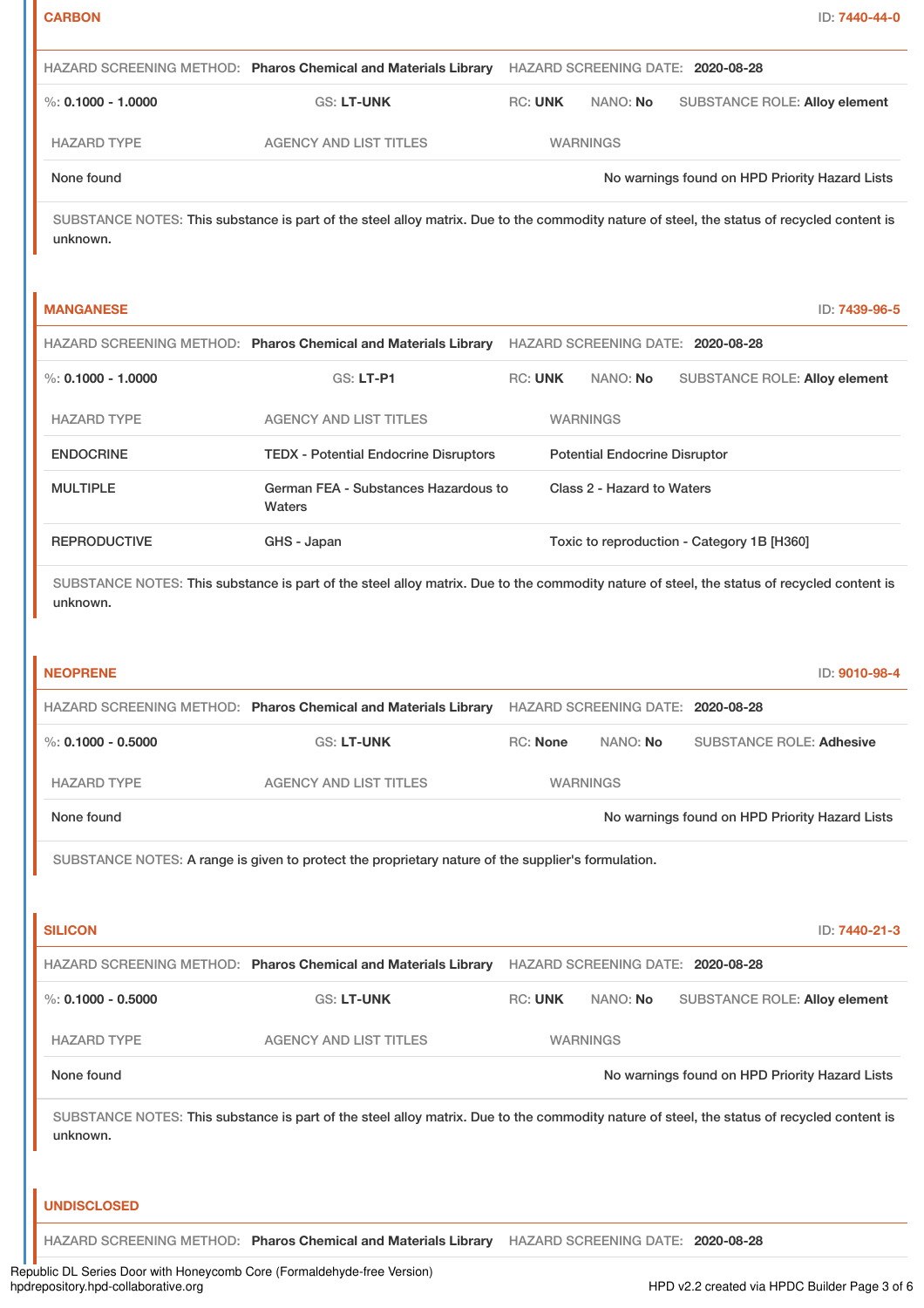| %: $0.0100 - 0.5000$   | <b>GS: LT-P1</b>                               | <b>RC:</b> None | NANO: No                             | <b>SUBSTANCE ROLE: Adhesive</b>                        |  |
|------------------------|------------------------------------------------|-----------------|--------------------------------------|--------------------------------------------------------|--|
| <b>HAZARD TYPE</b>     | <b>AGENCY AND LIST TITLES</b>                  |                 | <b>WARNINGS</b>                      |                                                        |  |
| <b>CHRON AQUATIC</b>   | EU - GHS (H-Statements)                        |                 |                                      | H411 - Toxic to aquatic life with long lasting effects |  |
| <b>SKIN IRRITATION</b> | EU - GHS (H-Statements)                        |                 | H315 - Causes skin irritation        |                                                        |  |
| <b>SKIN SENSITIZE</b>  | EU - GHS (H-Statements)                        |                 |                                      | H317 - May cause an allergic skin reaction             |  |
| <b>EYE IRRITATION</b>  | EU - GHS (H-Statements)                        |                 | H319 - Causes serious eye irritation |                                                        |  |
| <b>MULTIPLE</b>        | German FEA - Substances Hazardous to<br>Waters |                 | Class 2 - Hazard to Waters           |                                                        |  |

SUBSTANCE NOTES: A range is given and the CAS # is undisclosed to protect the proprietary nature of the supplier's formulation.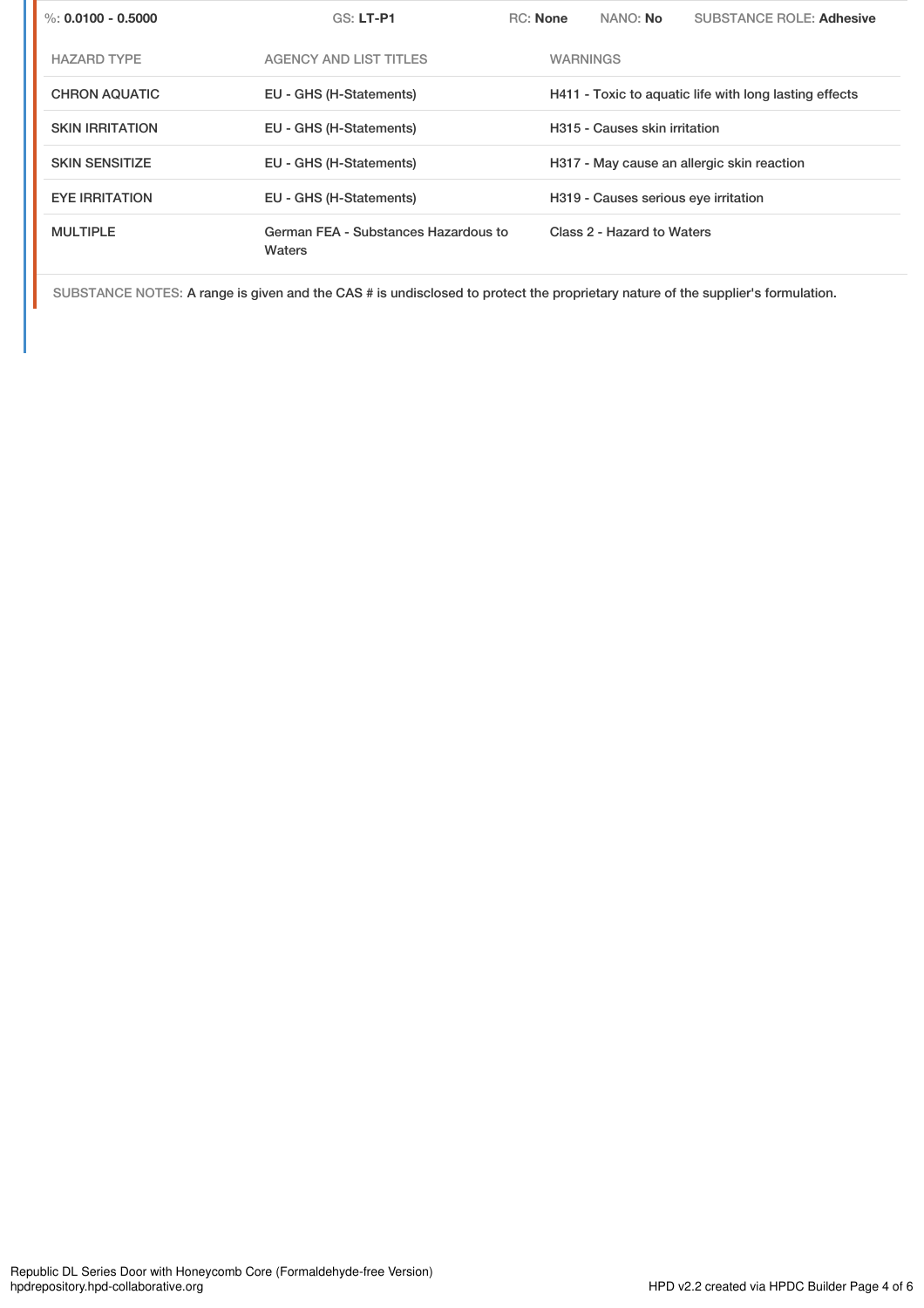This section lists applicable certification and standards compliance information for VOC emissions and VOC content. Other types of health or *environmental performance testing or certifications completed for the product may be provided.*

| <b>VOC EMISSIONS</b>                                                                                                            | CDPH Standard Method V1.2 (Section 01350/CHPS) - Classroom &<br>Office scenario |                                   |                                   |  |
|---------------------------------------------------------------------------------------------------------------------------------|---------------------------------------------------------------------------------|-----------------------------------|-----------------------------------|--|
| CERTIFYING PARTY: Third Party<br>APPLICABLE FACILITIES: McKenzie, TN<br><b>CERTIFICATE URL:</b>                                 | <b>ISSUE DATE:</b><br>2020-01-09                                                | <b>EXPIRY DATE:</b><br>2020-12-01 | <b>CERTIFIER OR LAB: Intertek</b> |  |
| https://sustainabilitydirectory.intertek.com/images/certificates/5d061815-<br>50c0-40d6-bc36-4152aea32c3e/104082430GRR-001a.pdf |                                                                                 |                                   |                                   |  |

CERTIFICATION AND COMPLIANCE NOTES:

# **Section 4: Accessories**

This section lists related products or materials that the manufacturer requires or recommends for installation (such as adhesives or fasteners), maintenance, cleaning, or operations. For information relating to the contents of these related products, refer to their applicable Health Product *Declarations, if available.*

No accessories are required for this product.

# **Section 5: General Notes**

While the substances listed are specific to the DL stand flush door with a honeycomb core, this HPD is representative of the full DL series with honeycomb core due to similar formulations across the full series.